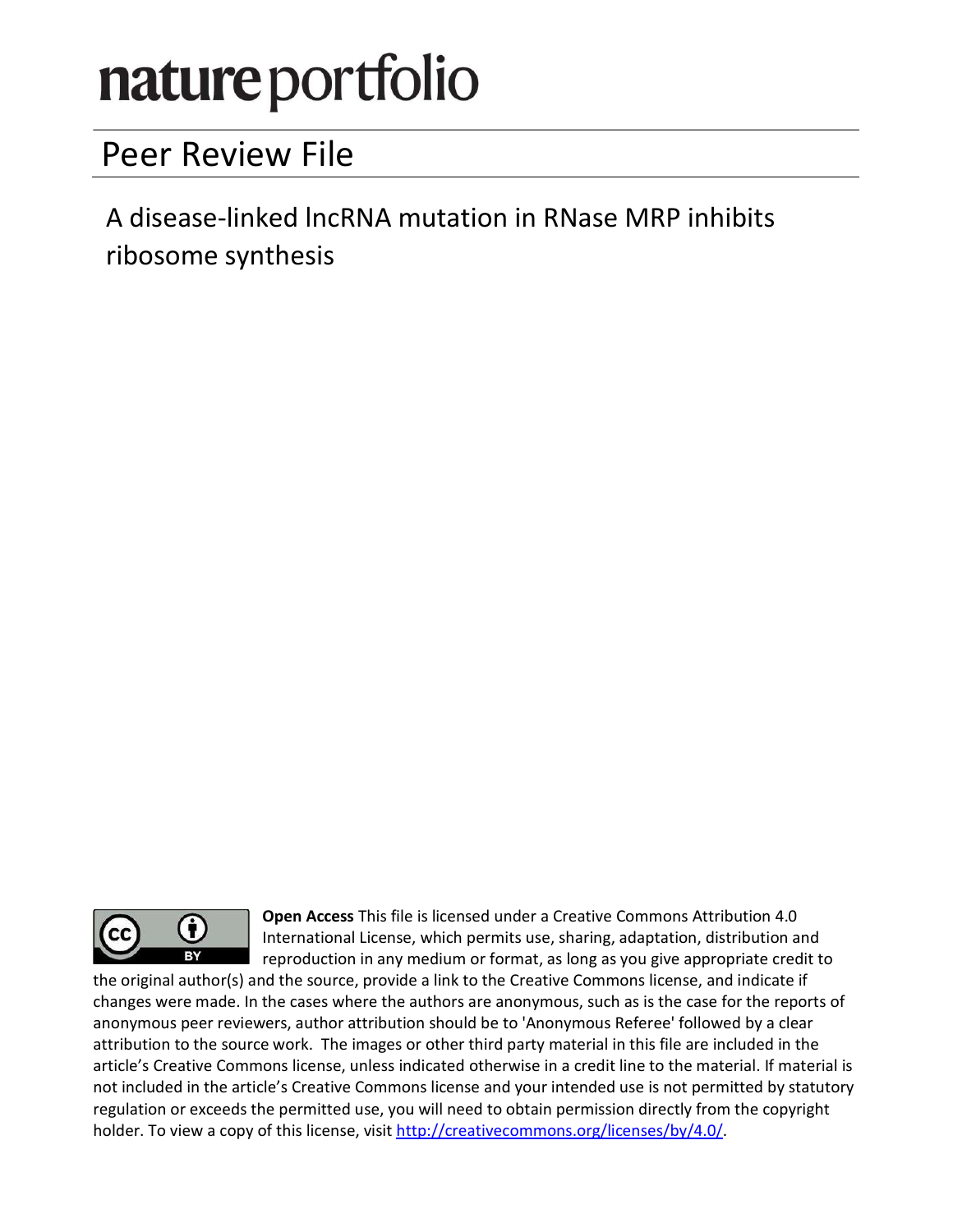<b>REVIEWER COMMENTS</B>

Reviewer #1 (Remarks to the Author):

Robertson et al 2021

Previous work by Goldfarb (Genes Dev 2017) used CRISPR-Cas9 editing to eliminate the endogenous human RMRP RNA locus that is mutated in cartilage Hair Hypoplasia (CHH). This study established a role for RMRP RNA in human pre-ribosomal RNA processing.

In the current work, the authors validate this previous work and extend it to show that mutations in RMRP impair mouse T cell activation and re-rRNA processing. They further describe rRNA processing defects and growth arrest in CHH patient-derived fibroblasts and recapitulate the rRNA processing defect in human cells engineered to carry a disease-linked RMRP mutation by CRISPR targeting. The mutant human cells show impaired pre-rRNA processing, reduced mature rRNA and a reduced ratio of cytoplasmic to mitochondrial ribosomes. The 70AG mutations reduce the levels of intact RNase MRP complexes likely due to destabilization of the interaction between the POP1 proteins and RMRP. The paper is clearly written, the approaches taken are elegant and convincing and together, the data support the conclusions that the authors wish to draw. The manuscript provides new insight into the pathogenesis of CHH, supporting its definition as a ribosomopathy, and will be of interest to the broad ribosome assembly community. Statistical analysis seems appropriate and valid.

I have minor comments only.

1. For the section of the paper describing the CRAC results it would be helpful for the general reader to include a figure showing the architecture of the yeast RMRP complex to help visualize the system.

2. P6: Please explain in the text the rationale for using OT-1 Rag-/-mice?

3. P7: text says, "Four independent, homozygous CRISPR clones were obtained (Fig. S3B)". However, Figure S3B only shows data for 3 clones.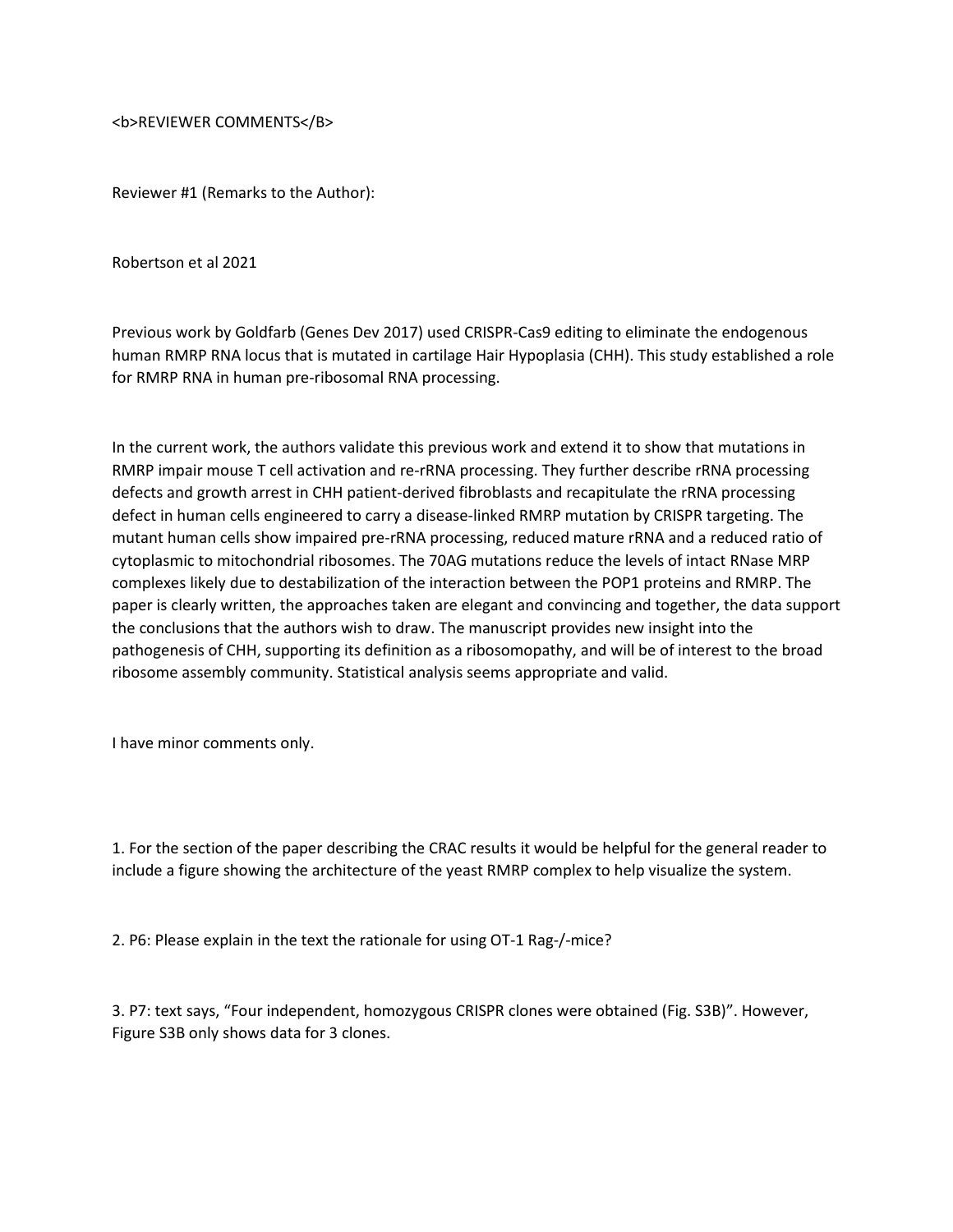4. The authors raise the intriguing question of why the phenotypes of DBA and CHH are different. Is there any evidence of induction of p53 stabilization in the primary T cells engineered to carry RMRP mutations? Is p53 activation described in hematopoietic cells from patients with CHH?

5. The cited review by Narla et al from 2010 is great but is now quite outdated. Suggest replacing with a more recent summary.

Reviewer #2 (Remarks to the Author):

In this manuscript, the authors describe the mechanism by which mutant RMRP inhibits ribosome biogenesis. Briefly, RMRP is a non-coding RNA that is the core of the RNase MRP complex, and mutations in RMRP are the causative agent of Cartilage Hair Hypoplasia (CHH), a ribosomopathy. Further, the 70AG mutant (most common variant for CHH), was shown by the authors to decrease prerRNA processing, decrease mature rRNA concentrations, and resulted in a decreased ratio of cytosolic to mitochondrial ribosomes, as well as a reduction in RNase MRP complexes. The authors conclude that CHH is the first processing-specific ribosomopathy.

This last point is contentious as other ribosomopathies have been described as resulting from defects in the processing of the pre-rRNA (Freed et al. 2010 NAR; Farrar et al., 2014, Am J Hematol ; McCann et al 2016, eLife; Bryant et al., 2021, PNAS). This list of the prior literature is not exhaustive. The authors should be aware that this manuscript certainly does not report the first processing-specific ribosomopathy, and they should not claim so. Perhaps the authors mean that this is the first ribosomopathy to be caused by a mutant ncRNA and not the first processing-specific ribosomopathy? I don't think that is true either, as variants in the U8 snoRNA cause leukoencephalopathy with calcifications and cysts. I suggest taking all of these claims out, and letting the work stand for itself. It is not the "first" in any of these categories.

An excellent, scholarly reference for ribosomopathies is Table 1 in Warren 2017.

The authors do reference Thiel et al., 2005 in the Results section, which previously demonstrated a defect of pre-rRNA processing (another example of a ribosomopathy with a processing defect, this time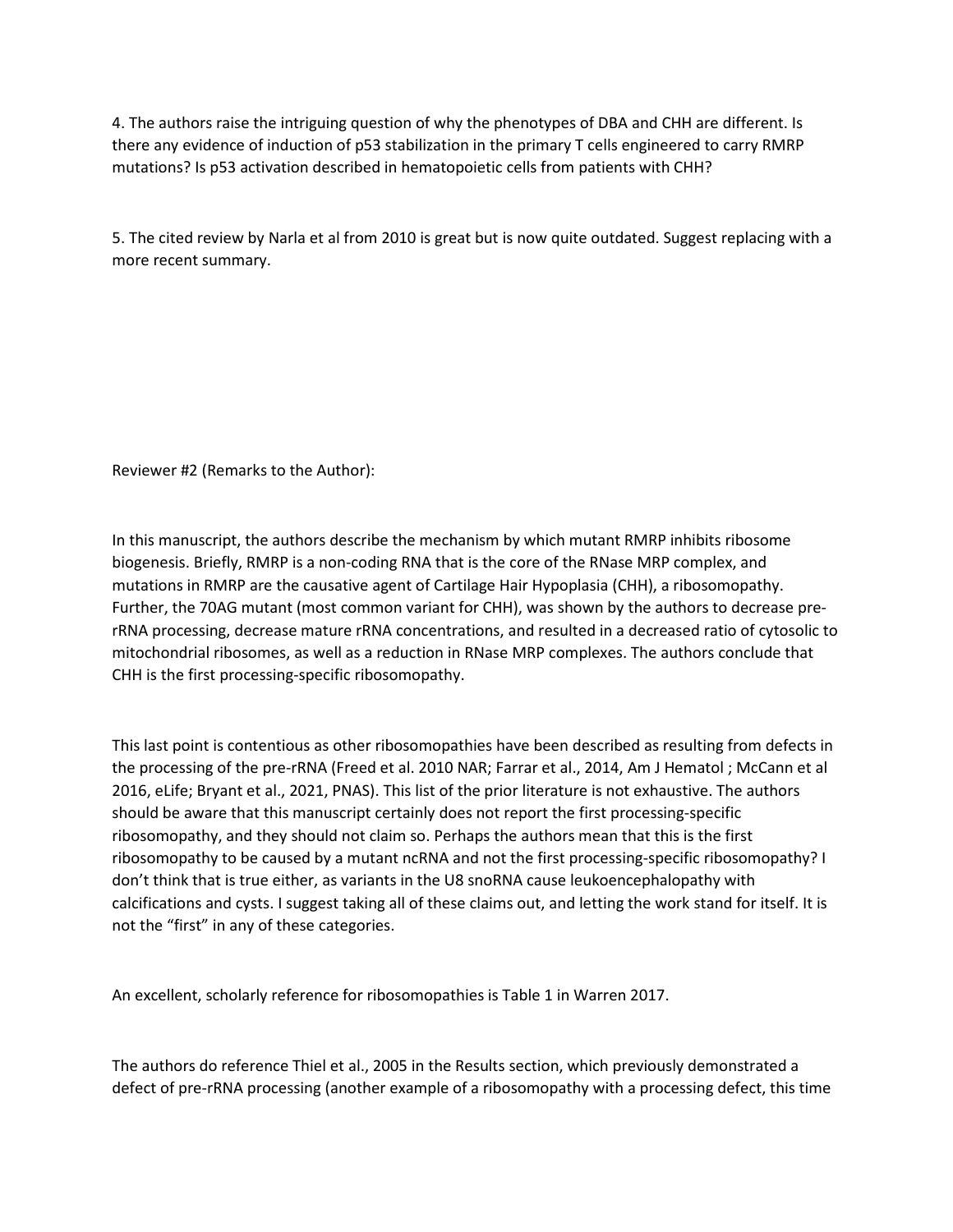in the same disease) and a depletion of the 5.8S rRNA species in CHH patient fibroblast cells. It should also be included in the Discussion with an analysis of how this new work extends the prior work and adds to it to make it novel.

The following points are comments made throughout the manuscript.

I. In lines 60-61, a reference to the previously found role in ribosome biogenesis for RMRP should be cited.

II. In line 67, the authors should include that the 47S is transcribed by RNA Polymerase I and in lines 69- 70, it should include that the 5S is transcribed by RNA Polymerase III.

III. In lines 72-73, the authors should be more explicit in that their results do show a depletion of cytosolic ribosomes.

IV. In line 151, perhaps include a reason for the decreased efficiency.

V. In lines 174-175, include a reference to where these guide sites are and if they are relevant to the CHH mutant site (as this is referenced in lines 207-209 for the K562 cells.

VI. In line 201, it would be helpful to include literature relevant references regarding the preferential use of one processing pathway over another.

VII. In line 213: is there any information on how the ncRNA RPPH1 is affected/involved in CHH?

VIII. For Figure 2, since a comparison is made to the previously published literature in lines 230-237, it would be good to perform qPCR for a more direct comparison (in addition to the performed northern blot analysis).

IX. In the discussion of Figure 4, do we know these mitochondrial ribosomes are functional in mutant RMRP cells?

X. In line 296, there appears to be a typo—should it be "analyses of total protein"?

XI. For Figure 5, specifically in reference to lines 310-313, can the authors elaborate on why it the decrease would not be statistically significant?

XII. Is the interaction site between RMRP and POP1 relevant to the disease mutation site?

Reviewer #3 (Remarks to the Author):

The assembly pathway of ribosomes is a core cellular process in all organisms. A number of human diseases (termed ribosomopathies) have been described that are caused by mutations in genes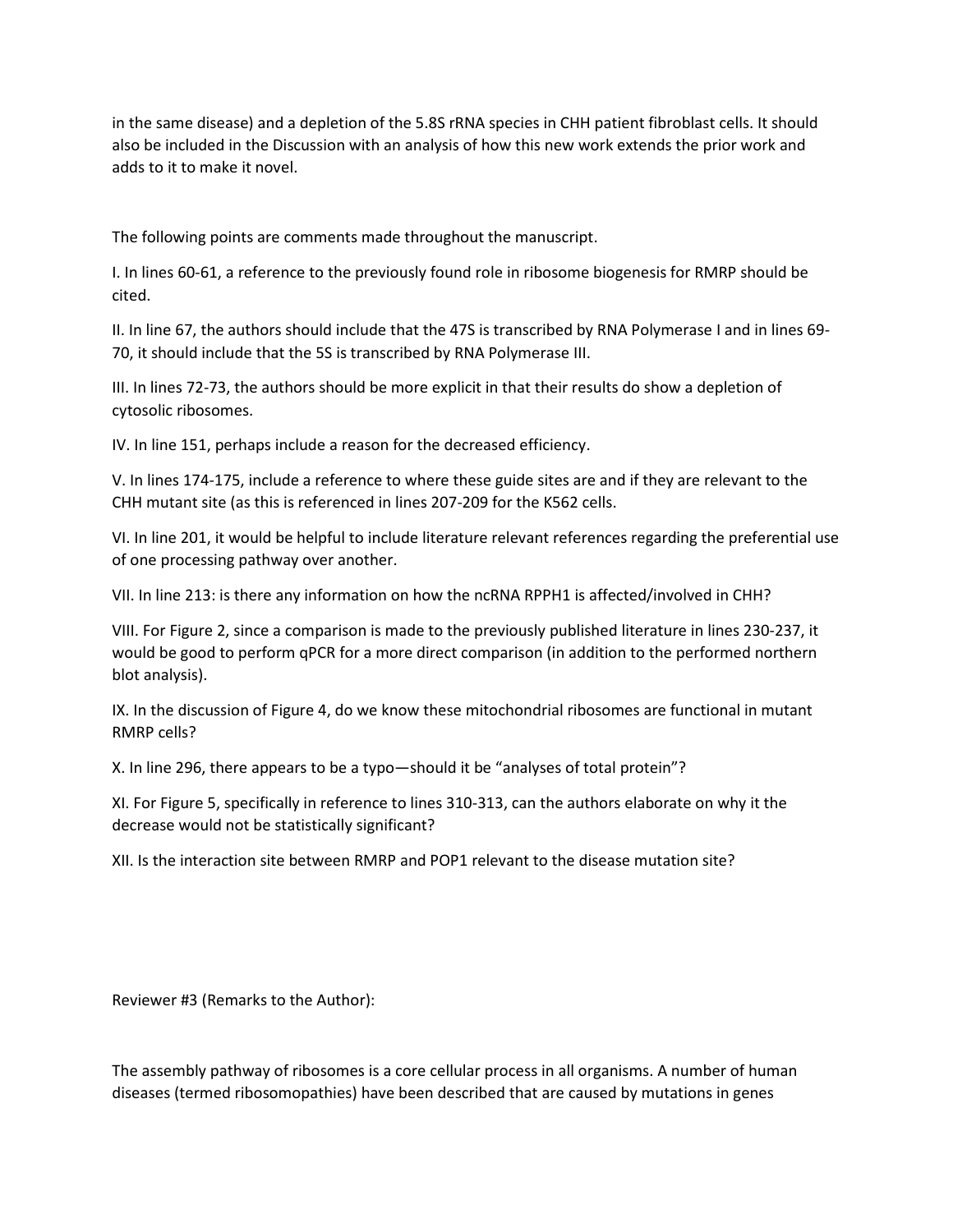encoding ribosomal proteins or ribosome assembly factors. In this manuscript, Roberston and colleagues analyse the effects of the most common mutation in the non-coding RNA component of the RNase MRP that is linked to Cartilage Hair Hypoplasia (CHH), which is a disorder characterised by dwarfism, sparse hypoplastic hair, defective T cell function and increased risk of malignancies. They show that disruption of the RNA component of RNase MRP (RMRP) by transfection of CRISPR guide RNAs targeting this gene in mouse T cells affects ribosomal RNA precursor processing and T cell function. More specifically, the 70AG mutation, which is most common in CHH patients, reduces cell proliferation in human fibroblasts, impairs RNase MRP assembly and pre-rRNA processing, leading to accumulation of the 41S pre-rRNA intermediate and reduced levels of cytoplasmic ribosomes. In contrast to a previous report suggesting a change in the ratio of the 5.8SS to 5.8SL rRNA variants in patient cells compared to healthy individuals, the authors of this study do not observe such effect of the 70AG mutation and suggest that this is due to the detection method (qPCR) used for the previous publication, which seems plausible.

This study is well performed and represents the first thorough analysis of the effects of the major CHH mutation on RNase MRP function in ribosome synthesis. While indications that the 70AG mutation might affect ribosome synthesis were previously observed (Thiel et al 2005, Steinbusch et al 2017) the current study clearly documents that CHH constitutes a novel ribosomopathy. However, to merit publication in Nature Communications the following major points need to be addressed:

1. A more thorough investigation of the effects of the 70AG mutation on the assembly of RNase MRP would increase the novelty of this report. Besides the analysis of protein binding possible effects of the mutation of RNA structure or solvent accessibility should be analysed by SHAPE or a similar method. As the mutation has such strong effects on RNase MRP function, ribosome assembly and therefore cellular proliferation, more significant effects can be expected on assembly, structure and/or function of the RNP. Besides (potentially less likely) direct effects of the mutation, RNP structure could also be affected by lack of/changes in protein binding.

2. The effects on RNase MRP assembly and structure in 70AG mutant cells will be a strong aspect of the manuscript. The already existing and the new data on this topic should be discussed more thoroughly and also related to the structural information and RNP interactions available on the yeast homologues.

3. The manuscript is written in a very compact manner. To make the contents accessible to the broad readership of Nature Communications, it is essential that the introduction (e.g. on human ribosome assembly) is significantly expanded and the results are presented and discussed is a more accessible manner. This should make the manuscript accessible also to clinicians and people who are not directly from the field, so it becomes a go-to resource for CHH as a ribosomopathy.

Minor points:

1. The nucleotide positions should be indicated in Fig. S3A.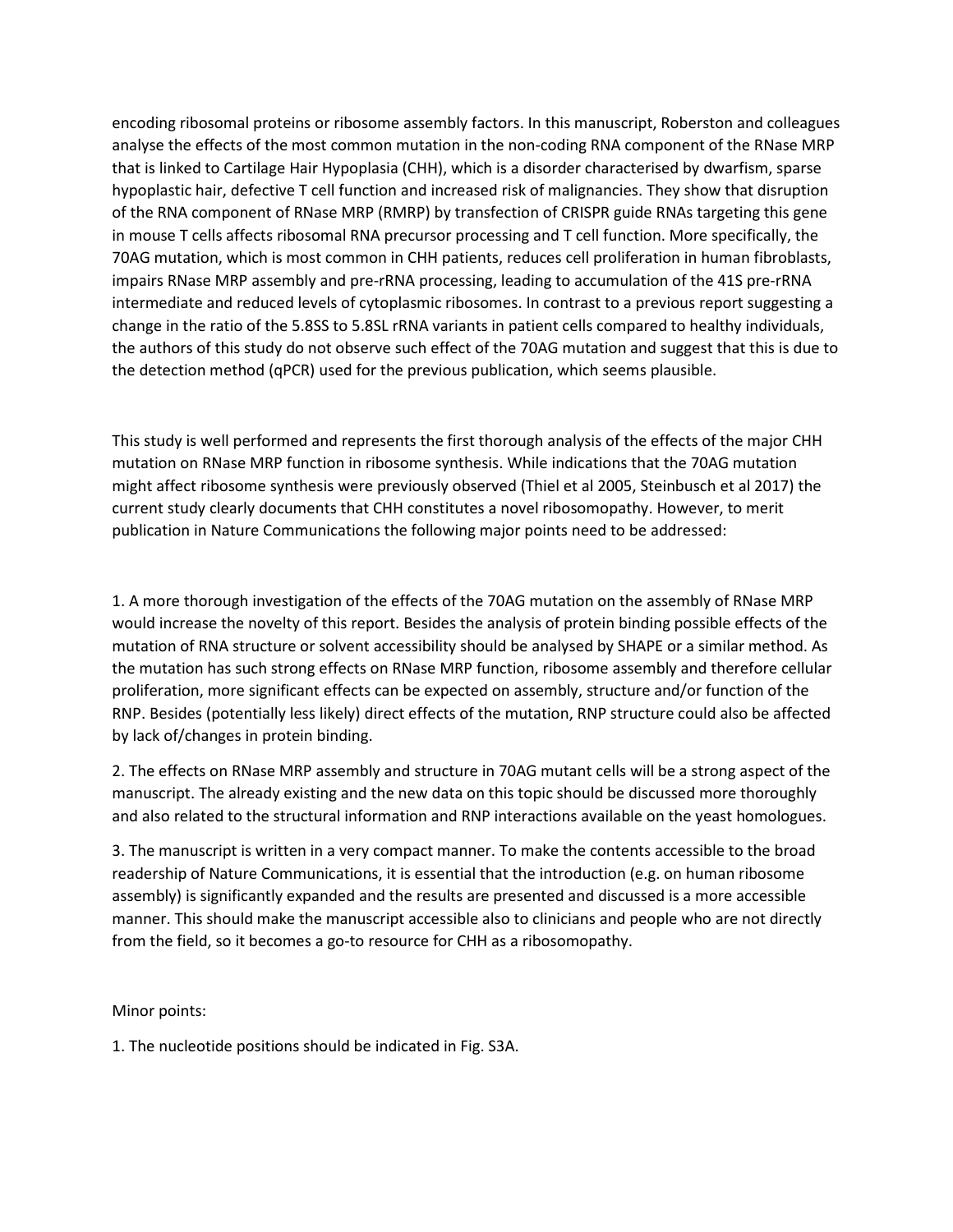2. Also, the paper should include a 2D structure of the RNA with the crosslinking sites identified by CRAC indicated with a colour gradient (to indicate peak hight). Do the suggested interactions of POP1 and POP4 overlap and what do the authors make of this?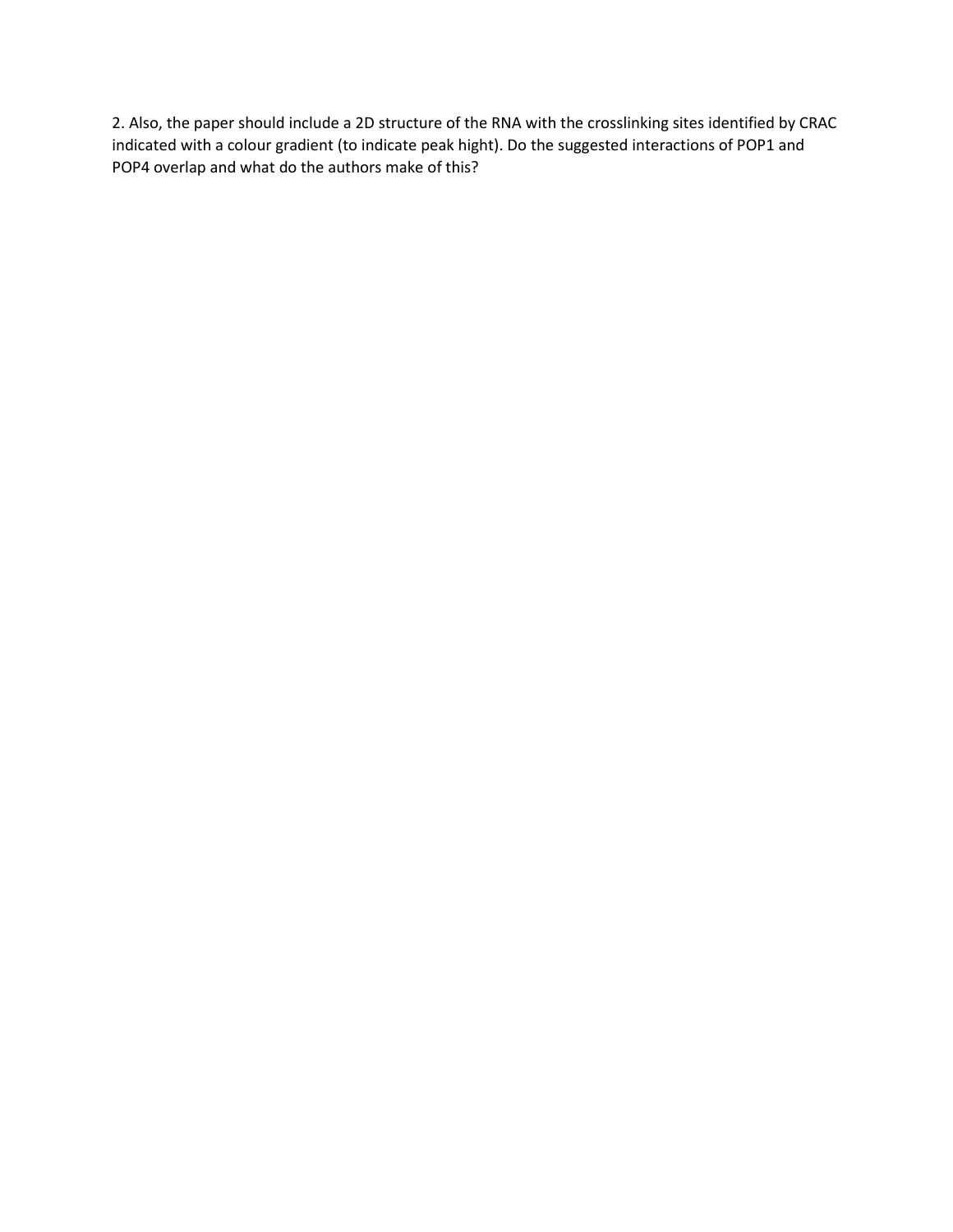# **REVIEWER COMMENTS**

We thank the referees for their careful consideration and helpful comments, which we feel have improved the MS.

## Reviewer #1

1. For the section of the paper describing the CRAC results it would be helpful for the general reader to include a figure showing the architecture of the yeast RMRP complex to help visualize the system.

An explanatory schematic has been added as Fig. S5.

2. P6: Please explain in the text the rationale for using OT-1 Rag-/-mice?

New sentence added: "This system allows T cells to be activated in a relatively physiological manner, by adding Ova peptide to the culture medium."

Rag is deleted in these mice to prevent Rag-mediated rearrangement of the Ova-specific TCR allele.

3. P7: text says, "Four independent, homozygous CRISPR clones were obtained (Fig. S3B)". However, Figure S3B only shows data for 3 clones.

4 independent clones were obtained and confirmed by Sanger sequencing. However, for practical reasons, not all experiments were performed using all 4 clones. Clones used are indicated in Figure legends.

4. The authors raise the intriguing question of why the phenotypes of DBA and CHH are different. Is there any evidence of induction of p53 stabilization in the primary T cells engineered to carry RMRP mutations? Is p53 activation described in hematopoietic cells from patients with CHH?

We did not assay p53 in our T cell CRISPR experiments, although this would be an interesting experiment to pursue in the future. We are not aware of any data directly assessing p53 status cells from CHH patients. However, T cells from these patients do have increased activation-induced cell death, which would be consistent with p53 stabilization (de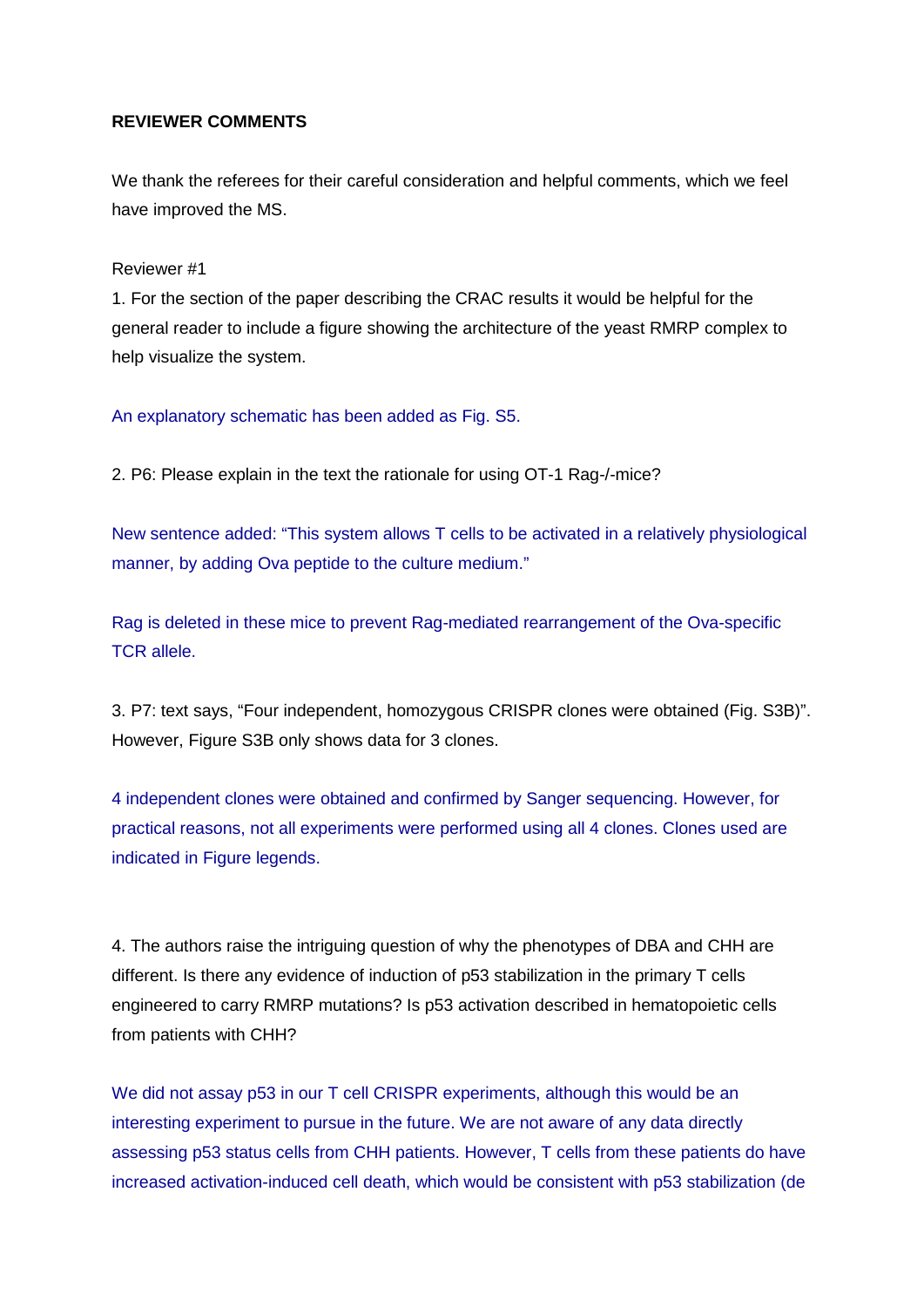la Fuente et al. 2015, J Allergy Clin Immunol). Furthermore, zebrafish with a CRISPRgenerated 13-bp deletion in a conserved region of rmrp show increased apoptosis associated with elevated expression of *tp53* (Sun et al. 2019, J Bone Miner Res). Recently a direct role for *RMRP* in regulating p53 was reported. Chen *et al* showed that *RMRP* retains SNRPA1 (small nuclear ribonucleoprotein polypeptide A') in the nucleus, which in turn causes p53 degradation via MDM2 (Chen et al. 2021, PNAS).

5. The cited review by Narla et al from 2010 is great but is now quite outdated. Suggest replacing with a more recent summary.

The references have been updated to also include Warren (2017, 2018) and Farley-Barnes et al. (2019). We also now explicitly introduce ribosomopathies in the Introduction.

## Reviewer #2

The authors conclude that CHH is the first processing-specific ribosomopathy. This last point is contentious as other ribosomopathies have been described as resulting from defects in the processing of the pre-rRNA (Freed et al. 2010 NAR; Farrar et al., 2014, Am J Hematol ; McCann et al 2016, eLife; Bryant et al., 2021, PNAS). This list of the prior literature is not exhaustive. The authors should be aware that this manuscript certainly does not report the first processing-specific ribosomopathy, and they should not claim so. Perhaps the authors mean that this is the first ribosomopathy to be caused by a mutant ncRNA and not the first processing-specific ribosomopathy? I don't think that is true either, as variants in the U8 snoRNA cause leukoencephalopathy with calcifications and cysts. I suggest taking all of these claims out, and letting the work stand for itself. It is not the "first" in any of these categories.

The abstract has been altered to remove these points, which were indeed somewhat overstated.

An excellent, scholarly reference for ribosomopathies is Table 1 in Warren 2017.

#### The reference has been included in the Introduction.

The authors do reference Thiel et al., 2005 in the Results section, which previously demonstrated a defect of pre-rRNA processing (another example of a ribosomopathy with a processing defect, this time in the same disease) and a depletion of the 5.8S rRNA species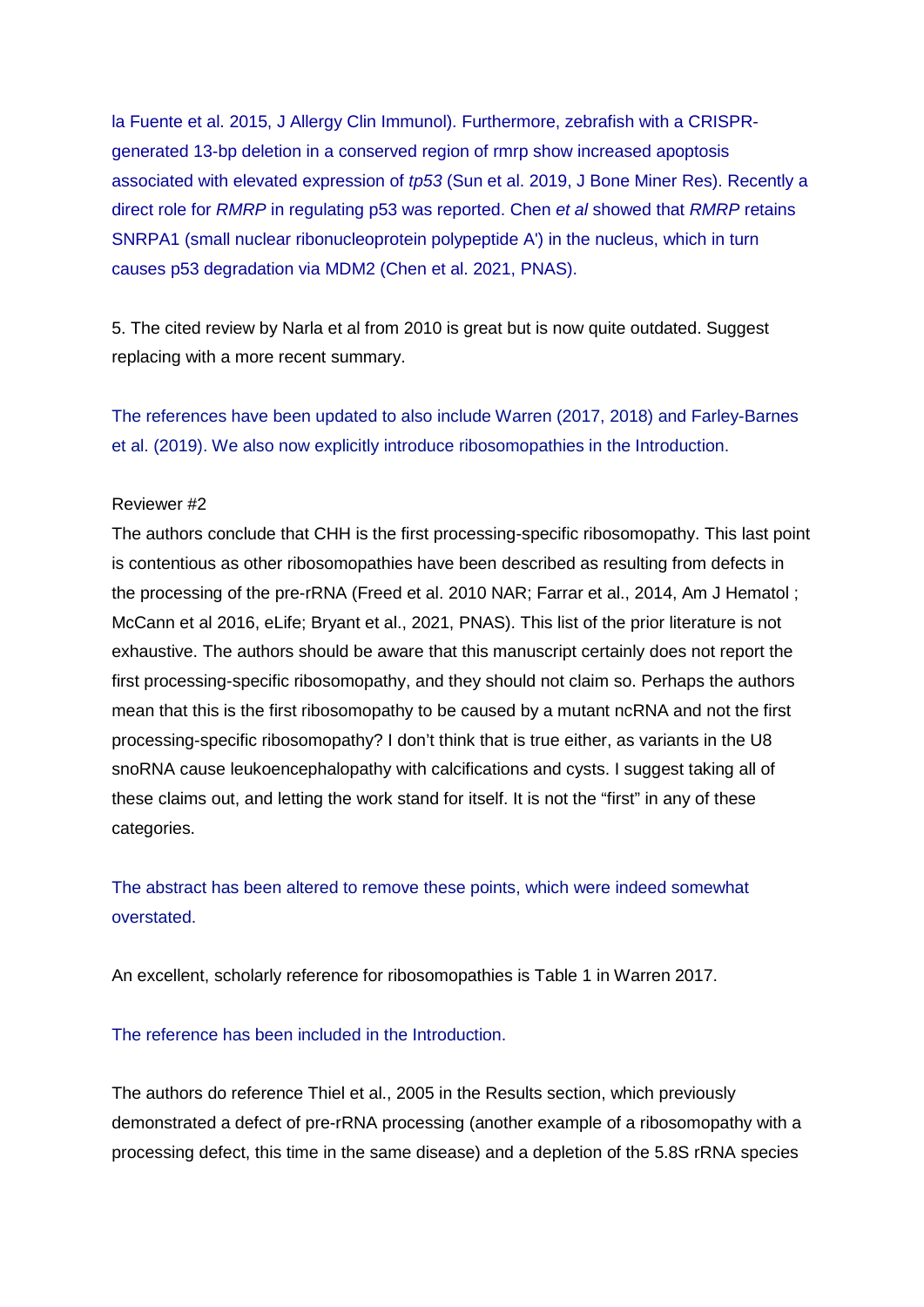in CHH patient fibroblast cells. It should also be included in the Discussion with an analysis of how this new work extends the prior work and adds to it to make it novel.

How our work extends previous analyses has been more explicitly stated in the Discussion. We would point out that, while Thiel et al., 2005 reported fine work, they utilized only two Taqman PCR probes in analyses of ribosome synthesis. These were designed based on a prediction that MRP cleavage would take place at the 5' end of 5.8S rRNA, which does not match our much more detailed analyses. The conclusion of 5.8S depletion is based on the change in the ratio of a probe across the 5.8S-ITS1 boundary, relative to a probe within mature 5.8S. Absolute abundances for 5.8S or other rRNAs were not assessed.

The following points are comments made throughout the manuscript.

I. In lines 60-61, a reference to the previously found role in ribosome biogenesis for RMRP should be cited.

#### Introduction to the previous work has been clarified and highlighted.

II. In line 67, the authors should include that the 47S is transcribed by RNA Polymerase I and in lines 69-70, it should include that the 5S is transcribed by RNA Polymerase III.

# Included in the revised text.

III. In lines 72-73, the authors should be more explicit in that their results do show a depletion of cytosolic ribosomes.

#### Changed in revised text.

IV. In line 151, perhaps include a reason for the decreased efficiency.

We have added a new sentence to clarify this point: "Guide efficacy in this assay is predicted to depend on both guide cutting rates and the tolerance to small mutations within the target region in the RNA."

V. In lines 174-175, include a reference to where these guide sites are and if they are relevant to the CHH mutant site (as this is referenced in lines 207-209 for the K562 cells.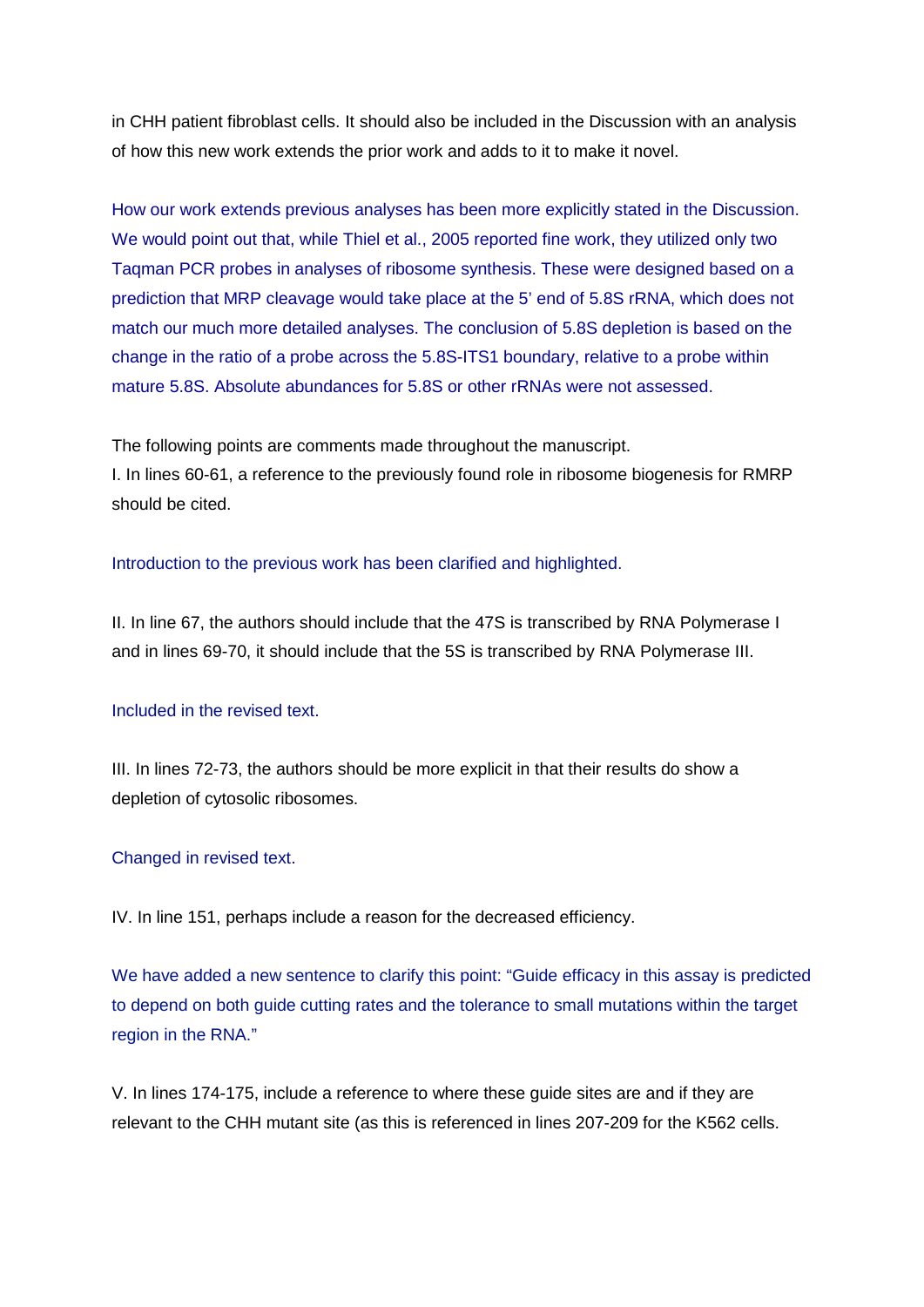#### Guide positions are shown schematically in a new figure, Fig. S2A.

VI. In line 201, it would be helpful to include literature relevant references regarding the preferential use of one processing pathway over another.

Although there are mutations that favour one or other pathway, the physiological significance of the alternative pathways remains unclear - even in yeast where this has previously been actively investigated. It may be that the presence of partially redundant pathways enhances the overall efficiency and resilience of the system. We mention this in the revised Introduction.

VII. In line 213: is there any information on how the ncRNA RPPH1 is affected/involved in CHH?

To the best of our knowledge, there is no involvement of RPPH1 in CHH induced by mutation of RMRP. Reported mutations in *POP1* are very rare, and linked to related but distinct diseases including Anauxetic dysplasia, which might be caused by impaired function of RNase P plus MRP.

VIII. For Figure 2, since a comparison is made to the previously published literature in lines 230-237, it would be good to perform qPCR for a more direct comparison (in addition to the performed northern blot analysis).

We have performed this analysis and include it as Figure S3E. The RT-PCR confirms accumulation of pre-rRNA species including ITS1 and ITS2 relative to 47S (as determined using the 5' ETS), consistent with the northern data.

IX. In the discussion of Figure 4, do we know these mitochondrial ribosomes are functional in mutant RMRP cells?

We have no data on the functionality of the mitochondrial ribosomes in RMRP mutant cells. However, CHH patients do not exhibit features linked to other mitochondrial diseases, so we predict that they are functional.

X. In line 296, there appears to be a typo—should it be "analyses of total protein"?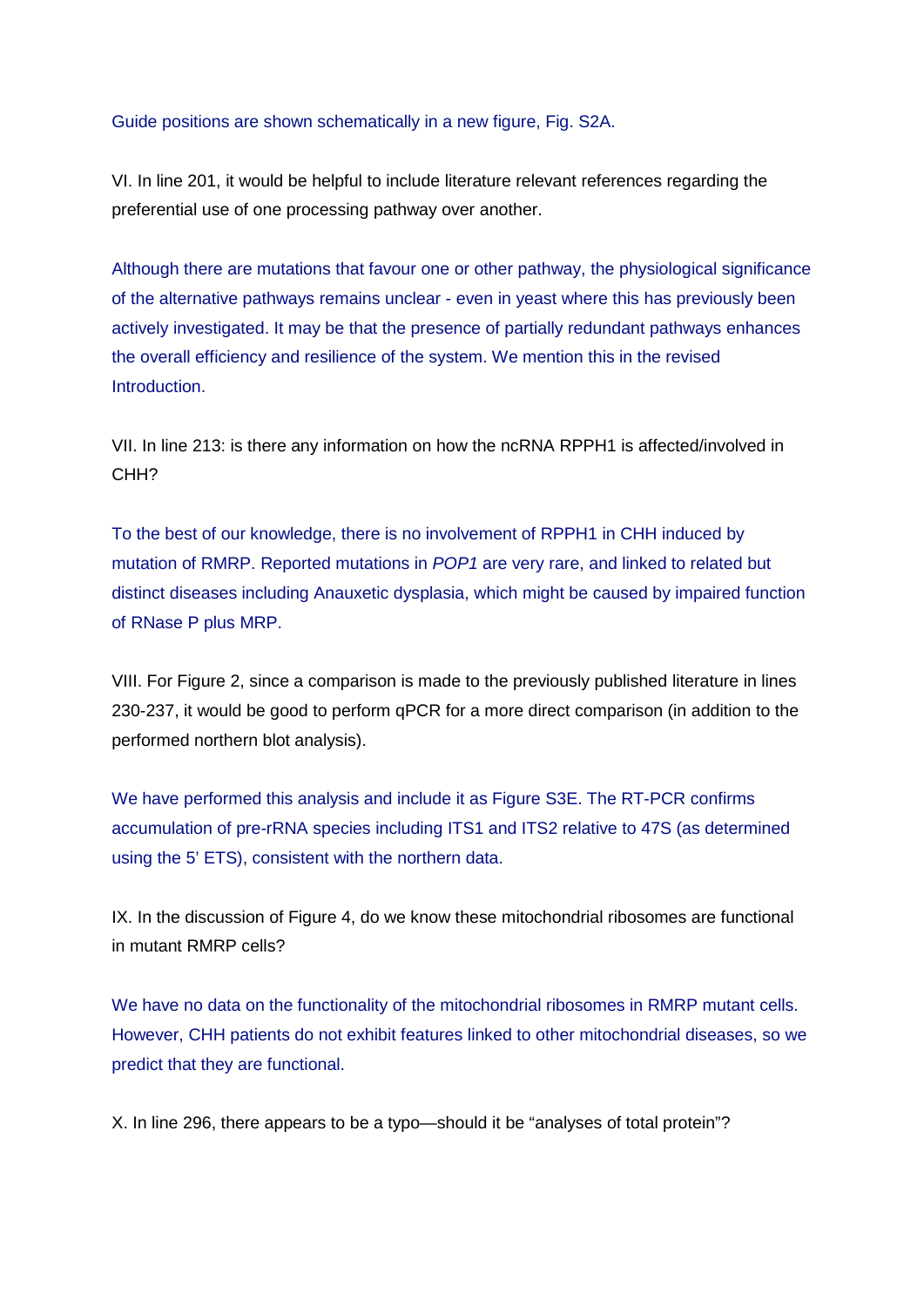#### Wording has been updated as suggested.

XI. For Figure 5, specifically in reference to lines 310-313, can the authors elaborate on why it the decrease would not be statistically significant?

In qPCR assays of *RMRP* in wildtype and 70<sup>AG</sup> cells, there were generally small changes which were inconsistent in direction between replicates. Combining multiple independent experiments showed no significant difference (Fig. S3C).

XII. Is the interaction site between RMRP and POP1 relevant to the disease mutation site?

Site 201 is not currently known to be linked to the site of the  $70<sup>AG</sup>$  mutation. We have added a new schematic figure, Fig. 5E, showing how this cross-link site relates to the disease mutation site and POP4 cross-linking sites.

#### Reviewer #3

1. A more thorough investigation of the effects of the 70AG mutation on the assembly of RNase MRP would increase the novelty of this report. Besides the analysis of protein binding possible effects of the mutation of RNA structure or solvent accessibility should be analysed by SHAPE or a similar method. As the mutation has such strong effects on RNase MRP function, ribosome assembly and therefore cellular proliferation, more significant effects can be expected on assembly, structure and/or function of the RNP. Besides (potentially less likely) direct effects of the mutation, RNP structure could also be affected by lack of/changes in protein binding.

We have investigated potential changes in RNA structure using in-cell SHAPE-MaP, and added this data to Fig. 5E, and new Figs. S8 and S9. In general, the SHAPE reactivity profiles obtained for wildtype and 70AG cells are similar, presumably reflecting the subtle nature of survivable mutations. Applying statistical analysis to three independent pairs of wildtype/70AG profiles reveals two areas where the mutant cells show reproducibly increased reactivity, one of which is just downstream of the mutation site (nucleotides 73 and 74; Fig. S9). The other is nucleotides 106 and 107. We are cautious about interpreting this data given the generally small and inconsistent changes between replicates (Fig. S8). However, we conclude that the 70AG mutation does not cause significant refolding of the *RMRP* RNA in-cell.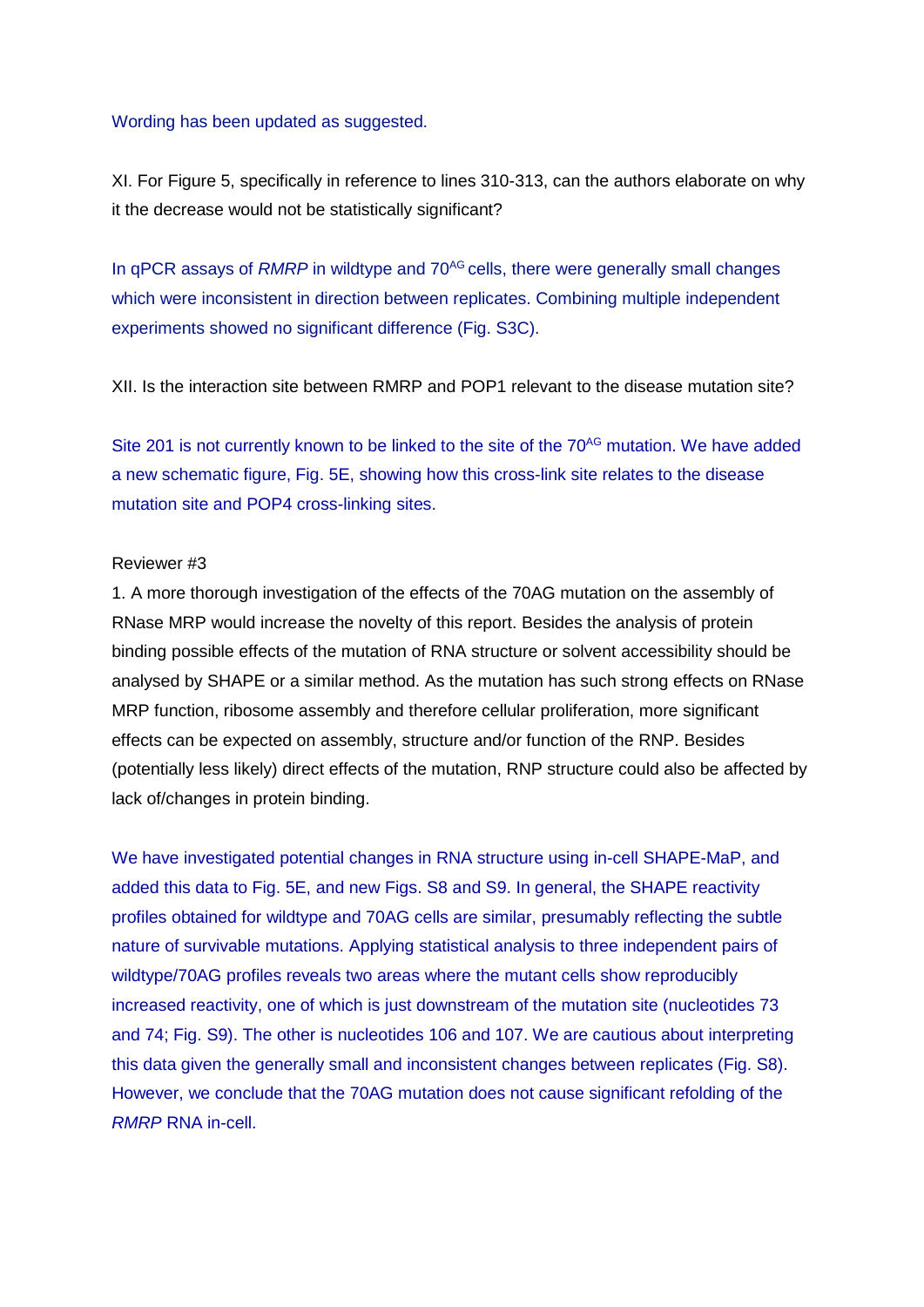2. The effects on RNase MRP assembly and structure in 70AG mutant cells will be a strong aspect of the manuscript. The already existing and the new data on this topic should be discussed more thoroughly and also related to the structural information and RNP interactions available on the yeast homologues.

We have included further discussion of this point. We also present additional data on the interactions within yeast RNase MRP, based on in vivo crosslinking of Pop1, as Figure S7B. This highlights apparent differences between the complexes present in yeast and humans.

3. The manuscript is written in a very compact manner. To make the contents accessible to the broad readership of Nature Communications, it is essential that the introduction (e.g. on human ribosome assembly) is significantly expanded and the results are presented and discussed is a more accessible manner. This should make the manuscript accessible also to clinicians and people who are not directly from the field, so it becomes a go-to resource for CHH as a ribosomopathy.

#### Minor points:

1. The nucleotide positions should be indicated in Fig. S3A.

Nucleotide positions have been indicated at 50 base intervals.

2. Also, the paper should include a 2D structure of the RNA with the crosslinking sites identified by CRAC indicated with a colour gradient (to indicate peak hight). Do the suggested interactions of POP1 and POP4 overlap and what do the authors make of this?

As requested, a 2D structure with crosslinking sites indicated has been included as Figure 5E. Relative extent of peak heights are indicated in the legend rather than with a colour gradient to enhance readability.

There are indeed some overlaps in the recovered crosslinking sites. This has previously been seen for other RNPs (see for example Hunziker et al. (2016) Nat. Commun., 7, 12090. PMCID: PMC4931317). Our interpretation is that *in vivo* RNPs can show flexibility, perhaps on different substrates or at different steps during their function. We mention this point in the revised text (P12).